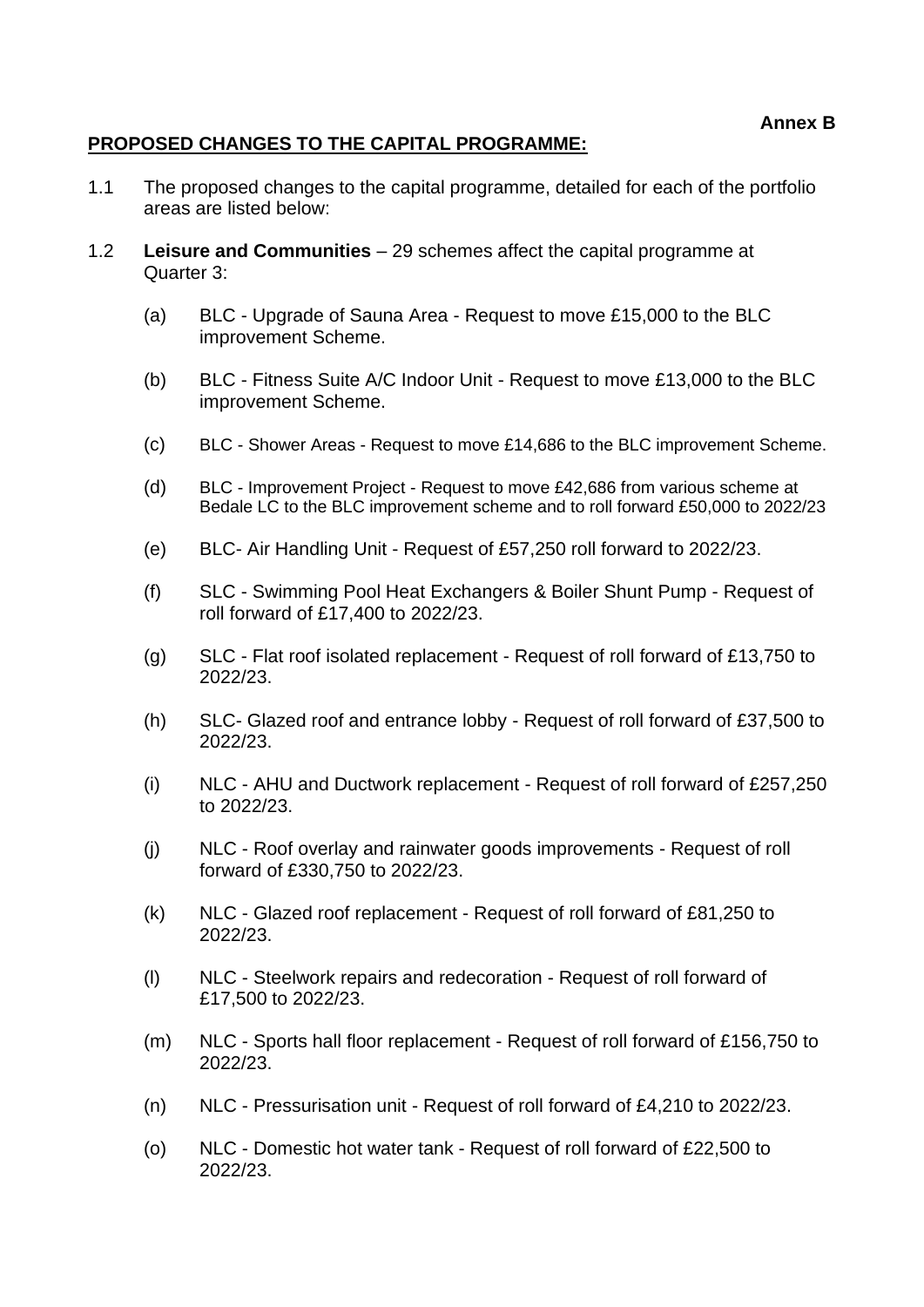- (p) NLC Swimming pool heat exchanger Request of roll forward of £20,000 to 2022/23.
- (q) T&SLC Poolside Ductwork Scheme is progressing with £9,654 requested to be moved to linked scheme of T&SLC Car Park resurfacing.
- (r) T&SLC- Car Park resurfacing and access road resurfacing Scheme complete and a request of £9,654 to be moved from the linked T&SLC poolside Ductwork scheme to cover overspend.
- (s) T&SLC All Weather Pitch Sports Pavilion refurbishment Request of roll forward of £62,500 to 2022/23.
- (t) All Leisure Centres Covid-19 Ventilation Enhancements Scheme completed and request to return £10,000 to fund.
- (u) All Leisure Centres Decarbonisation Programme Request of roll forward of £1,500,000 to 2022/23 due to agreement received from grant provider Salix that the completion date deadline can be extended to 30 June 2022.
- (v) Thirsk and Sowerby Sports Village Request to roll forward £612,000 to 2022/23.
- (w) Northallerton Sports Village Request of £22,000 for refurbish footbridges and outfall at Stone Cross as well as to roll forward £11,287 to 2022/23
- (x) Public Lighting replacement Market Place Easingwold Scheme is requested to transfer £11,000 to the Public Lighting replacement scheme and £2,500 to be returned to fund.
- (y) Public Lighting LED upgrade Scheme is progressing with a request to transfer £11,000 from the Public Lighting replacement scheme at Market Place Easingwold.
- (z) CCTV Scheme Request of £18,330 for CCTV replacement scheme.
- (aa) Car Park Reinstatements Request of roll forward of £90,394 to 2022/23.
- (bb) Car Park Improvement Scheme Scheme is progressing however £80,000 is requested to be rolled forward to 2022/23.
- (cc) Civic Centre Pumping station refurbishment Scheme complete and a request to return to fund £6,305.
- 1.3 **Environment** 2 schemes affect the capital programme at Quarter 3:
	- a) Stokesley Depot Bin store hardstanding Scheme completed and request to return to fund £520.
	- b) Bedale Garage Asbestos Management scheme Request to roll forward £20,000 to 2022/23.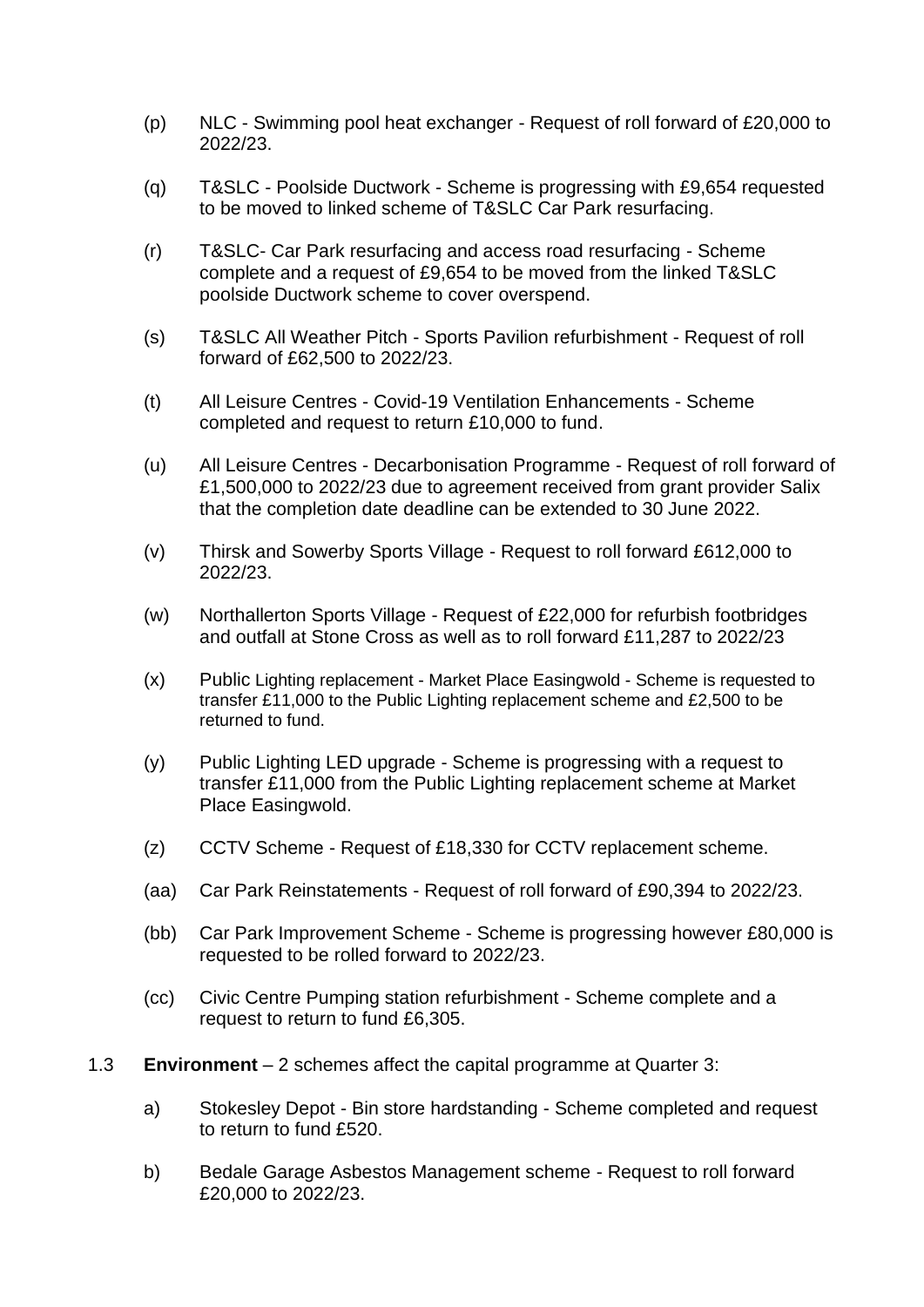## 1.4 **Economy and Planning** – 13 schemes affect the capital programme at Quarter 3:

- a) Workspaces Electrical Distribution Replacement Request of £14,000 roll forward to 2022/23
- b) Springboard- Structural steel, louvres and actuators Request of £10,367 to be moved to Springboard Brise Soleil scheme.
- c) Springboard Brise soleil refurbishment Request of £10,367 to be moved from Springboard Structural steel, louvres and actuators to combine schemes.
- d) Bedale Craft Yard -External and internal redecoration Request of roll forward of £5,000 to 2022/23.
- e) Bedale Craft Yard- Lighting internal and external replacement Request of roll forward of £7,500 to 2022/23.
- f) Binks Close- Water heaters replacement Request of roll forward of £1,500 to 2022/23.
- g) Lumley Close- Water heater replacement Request of roll forward of £1,800 to 2022/23.
- h) Lumley Close External works fencing and landscaping Request of roll forward of £4,000 to 2022/23.
- i) Connections Scheme complete and a request of an additional £6,143 to cover overspend.
- j) Heritage Action Zone schemes Request of roll forward of £53,564 to 2022/23.
- k) Heritage Action Zone Cultural Programme Request of roll forward of £10,000 to 2022/23.
- l) Town square enhancement scheme Request of £770,000 to be rolled forward to 2022/23.
- m) Northallerton Complementary Schemes Request of roll forward of £416,147 to 2022/23

## 1.5 **Finance and Commercial** - 9 schemes affect the capital programme at Quarter 3:

- a) ICT Improvements Covid funding Request of £50,000 for ICT improvements related to Covid-19 and funded by grant previously received.
- b) Web Accessibility Upgrade Scheme completed and implementation fees reduced by supplier, therefore a request return to fund of £28,220.